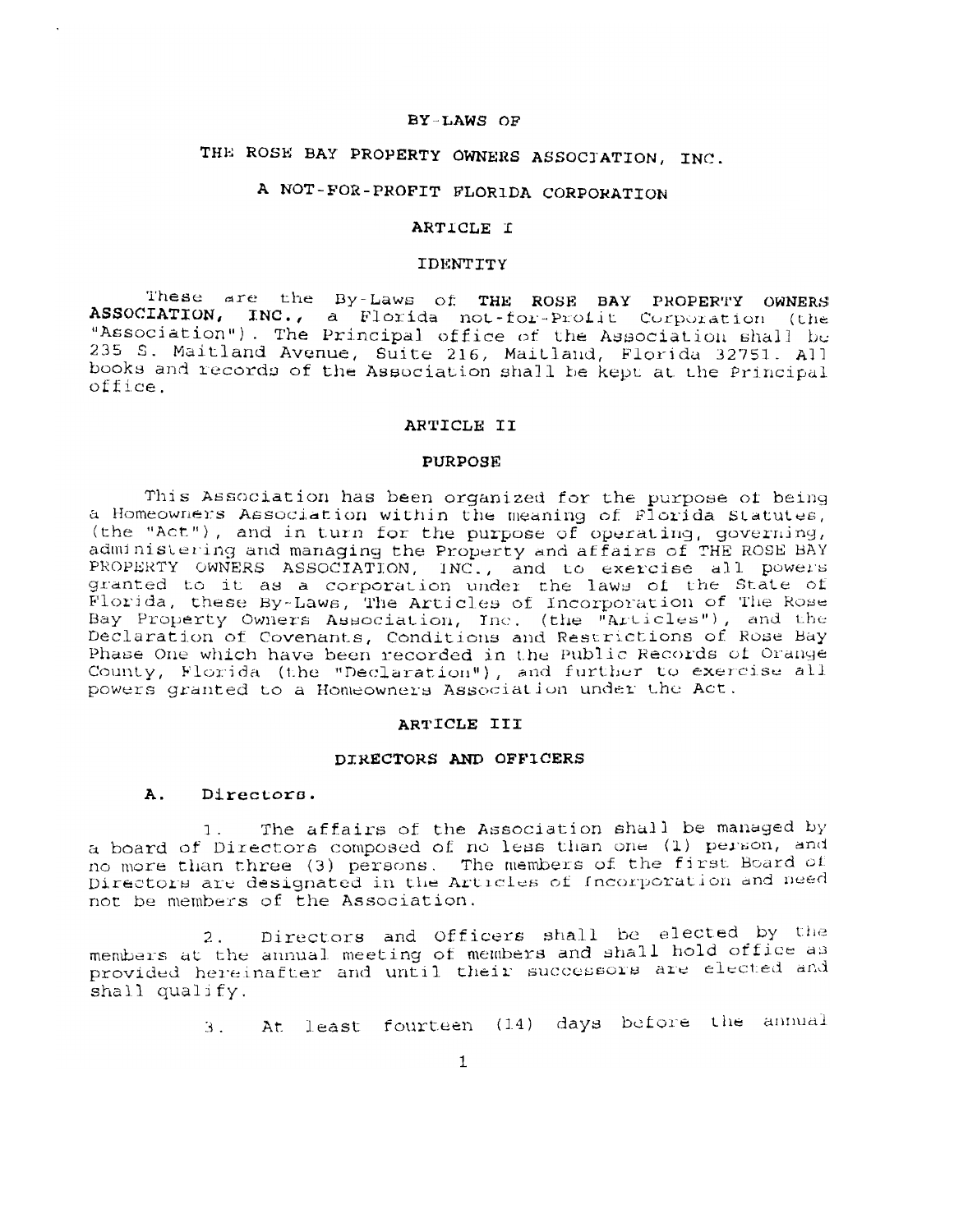meeting, a complete list of members entitled to vote at such election, together with the addresses of each, shall be prepared by the Secretary. Such list shall be maintained at the office of the Association for fourteen (14) days prior to the election for the examination of every member of the Association and shall be<br>produced and kept at the time and place of election, subject to the inspection of any member who may be present. At the first annual meeting of the members, Directors shall be elected for a term of one  $(1)$  year.

 $4.$ Directors other than the initial board of Directors shall be elected as follows:

> a. Any property owner may submit a notice of candidacy for election to the Board of Directors. Such notice must be received by the Secretary of the Association at least sixty days prior to the meeting at which the election is to be held. The Secretary shall prepare and make available for inspection, at least thirty days before such meeting, a list of the candidates. Nominations may not be made in any manner other than the foregoing, except from the floor at the annual meeting provided further that such nominations is seconded by at least five members holding five votes and accepted personally by the person nominated. No. member shall be considered for nomination or election to the board of Directors who at the time of nomination or election shall be 30 days or more delinquent in the payment of any annual or special assessment of the Association.

> Directors shall be members of the Association, b. except that this provision shall not apply to the person designated to be the first board of directors.

> Vacancies in the Board of Directors caused by  $\mathbf{C}$ . any reason other than the removal of a director by a vote of the membership shall be filled by vote of the majority of the remaining directors, even though they may constitute less than a quorum; and each person so elected shall be a director until a successor is elected by the members at the next annual meeting to serve out the unexpired portion of the term.

> Any director may resign his office at any tine d. upon written notice to the Board of Directors. At an annual meeting of members, or at any special meeting duly called for such purpose, any director may be removed with or without cause by the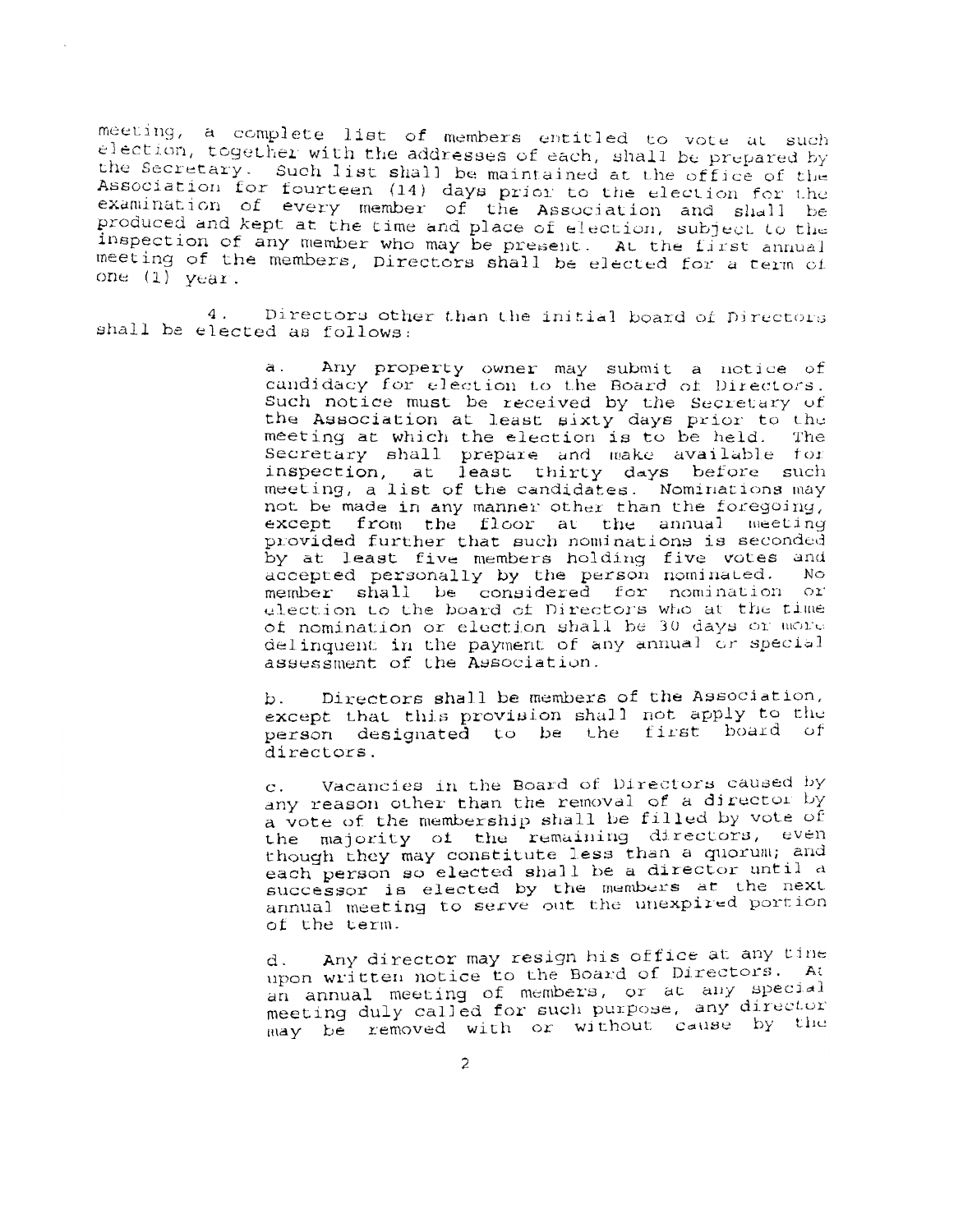affirmative vote of the majority of the votes of the members present and voting, in person or by proxy, and a successor may then and there be<br>elected to fill the vacancy thus created for the<br>remainder of the unexpired term. Any director whose removal has been proposed by the members shall be given an opportunity to be heard at the meeting. The term of any director who becomes more than thirty (30) days delinquent in payment of any assessments may be terminated by resolution of the remaining directors and the remaining directors shall appoint his successor as provided in this article

#### $B.$ Officers.

The officers of the Association shall consist of a President, a Vice President, a Secretary and a Treasurer, any of whom may be members of the Board of Directors, and such other officers as the Board of Directors may appoint. The Officers named in the Articles<br>of Incorporation shall serve until the first annual meeting of the board of Directors, and at such meeting the board of directors shall elect the aforesaid Officers. Officers elected at the first annual meeting of the Board of Directors shall hold office until the next and ensuing annual meeting of the Board of directors of until their successors shall have been elected and shall qualify.

#### $\mathbf{c}$ . Resignation, Vacancy, Removal and Compensation.

Any Director or Officer of the Association may  $1.$ resign at any time, by instrument in writing. Resignations shall take effect at the time specified therein, and if no time is specified, at the time of receipt by the president or Secretary of the Association.

The acceptance of a resignation shall be deemed to have occurred upon termination by the Director or Officer of membership in the Association.

Subject to the right of the developer to replace  $2$  . Directors selected by developer, when a vacancy occurs on the Board of Directors, the vacancy may be filled by the remaining<br>members of the Board of at their next meeting, by electing a person who shall serve until the next annual meeting of the members.

When a vacancy occurs in an office for any cause before an officer's term has expired, the office shall be filled by the Board of Directors at its next meeting by electing a person to serve for the unexpired term.

Any Director may be recalled and removed from 3. office, with or without cause.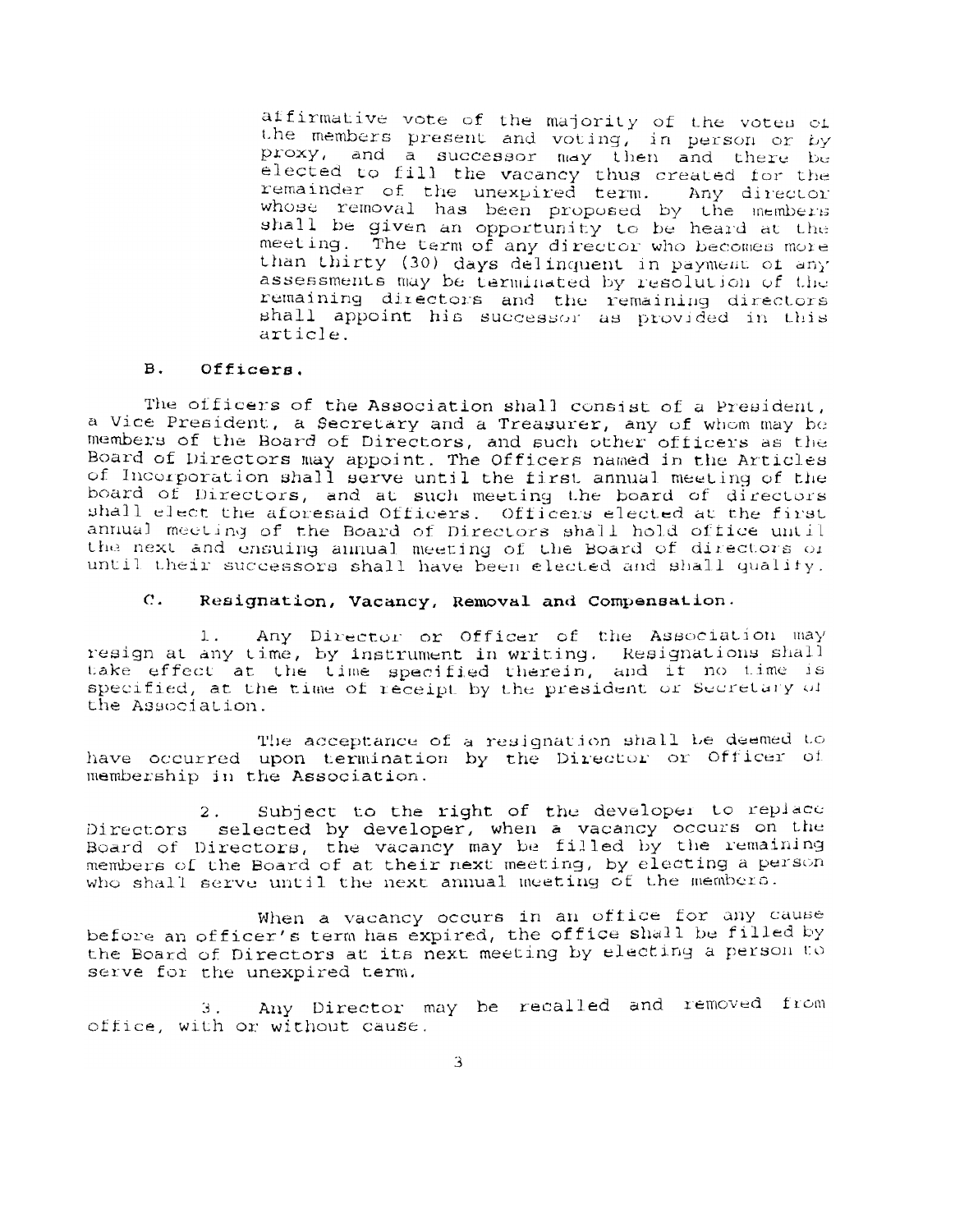Upon an affirmative vote of a majority of the of the  $\overline{4}$ . Board of Directors, any Officer may be removed either with or without cause, and his successor may be appointed at any regular meeting of the Board of Directors or at any special meeting called for such purpose.

 $5.$ No compensation shall be paid to Directors or Officers for their services as Directors or Officers.

#### ARTICLE IV

#### POWERS AND DUTIES

# OF THE ASSOCIATION AND THE EXERCISE THEREOF

The Association shall have all powers granted to it by law, the Declaration of Covenants and Restrictions of Rose Bay Phase One (the "Declaration"), the Act as the same may be amended from time to time, and the Articles of Incorporation, all of which powers shall be exercised by its Board of Directors unless the exercise thereof is otherwise restricted by the Declaration, these By-Laws, or the Articles of Incorporation, and the aforementioned powers of<br>the Association shall include, but not be limited to, the following:

 $1$ . All of the powers specifically provided for in the Declaration and the Act.

 $2.$ The power to levy and collect assessments, based on a budget formally adopted by the Board of Directors. It is understood, however, that the failure of the Board of Directors or the members of the Association to adopt a budget shall not impair or affect the members' obligations to pay their share of the common expenses of the Association.

3. The power to acquire, operate, lease, manage and otherwise trade and deal with property, real and personal, including Lots in The Rose Bay Phase One Subdivision, as may be necessary or convenient in the operation and management of the Association and in accomplishing the purposes set forth in the Declaration.

The power to expend monies collected for the purpose of  $4.$ paying the common expenses of the Association.

The power to purchase equipment, supplies and material 5. required for the maintenance, repair, replacement, operation and management common property.

- The power to insure and keep insured the common property. б.
- $7.$ The power to employ personnel to maintain common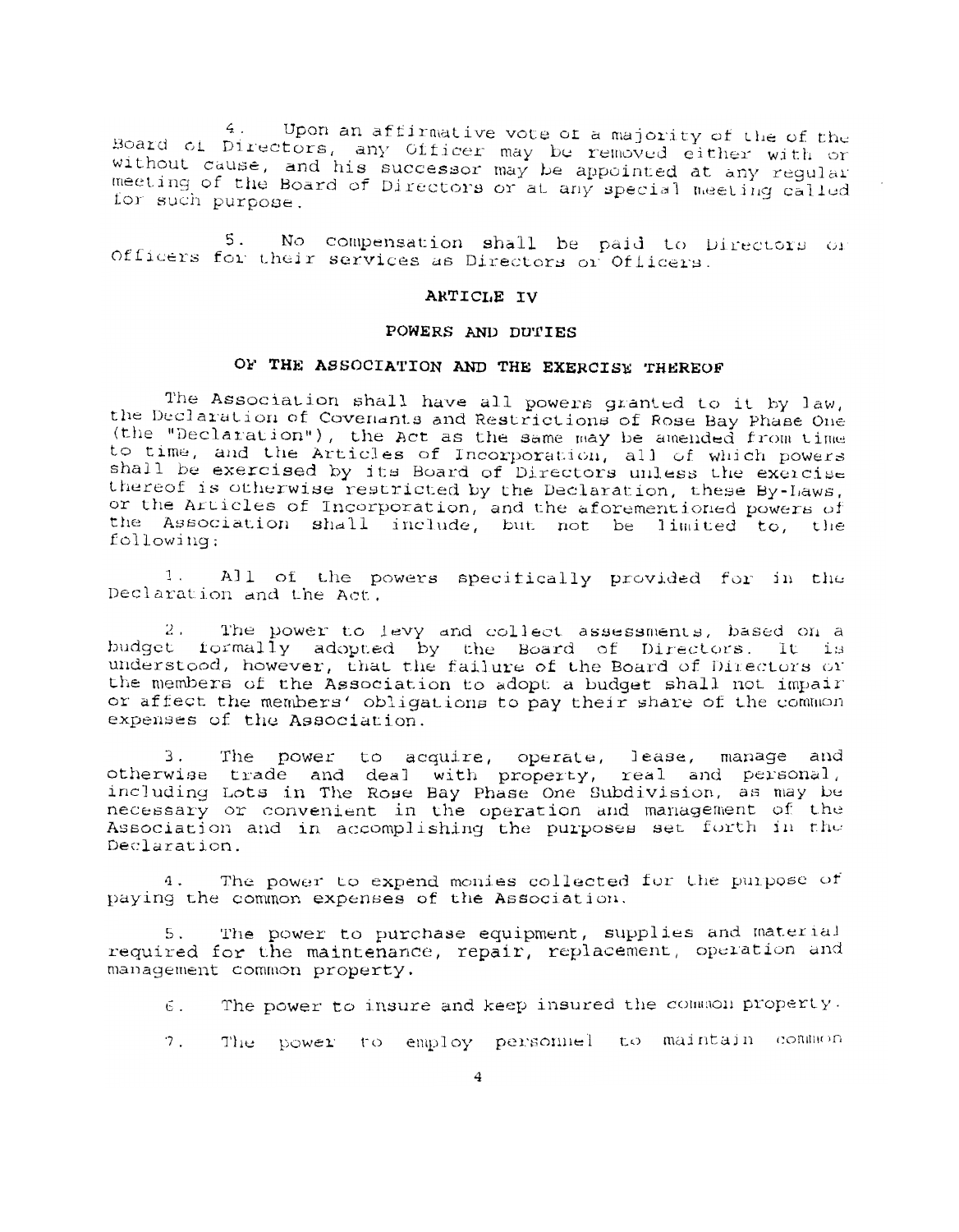property.

The power to pay utility bills for utilities serving the  $8.$ common property.

 $9.1$ The power to contract for the management of the Association.

 $10.$ The power to make reaponable Rules and Regulations and to amend them from time to time, and Lo see that all members are notified of such changes in the rules and regulations as may be enacted.

 $11.$ The power to improve the common property, subject to the limitation of the Declaration, the Articles and the Act.

 $12.$ The power to collect delinquent assessments by suit or otherwise and to abate nuisances and to enjoin or seek damages from Lot Owners for violation of the provisions of the Declaration.

The power to pay taxes and assessments which are liens  $13.$ against the common property, and to assess the same against the members of the Association.

15. The power to select depositories for the Association funds, and to determine the manner of receiving, depositing and disbursing Association funds, and the form of check and the person<br>or persons by whom the same shall be signed, when not signed as otherwise provided by these By Laws.

16. The power to possess, enjoin, and exercise all power necessary to implement, enforce and carry into effect the powers above described, including the power to acquire, hold, mortgage, convey and deal in real and personal property.

17. The power to enter into, ratify, modify and amend each and every of the agreements and undertakings contemplated by and contained within the Declaration.

The power to subscribe and to enter into a contract with  $18.$ any person, firm or corporation to provide for the maintenance, operation, repair and upkeep of the common property.

The power to levy fines for the breach of rules and  $19.$ requlations.

 $\mathbf{5}$ 

 $\mathbf{v}$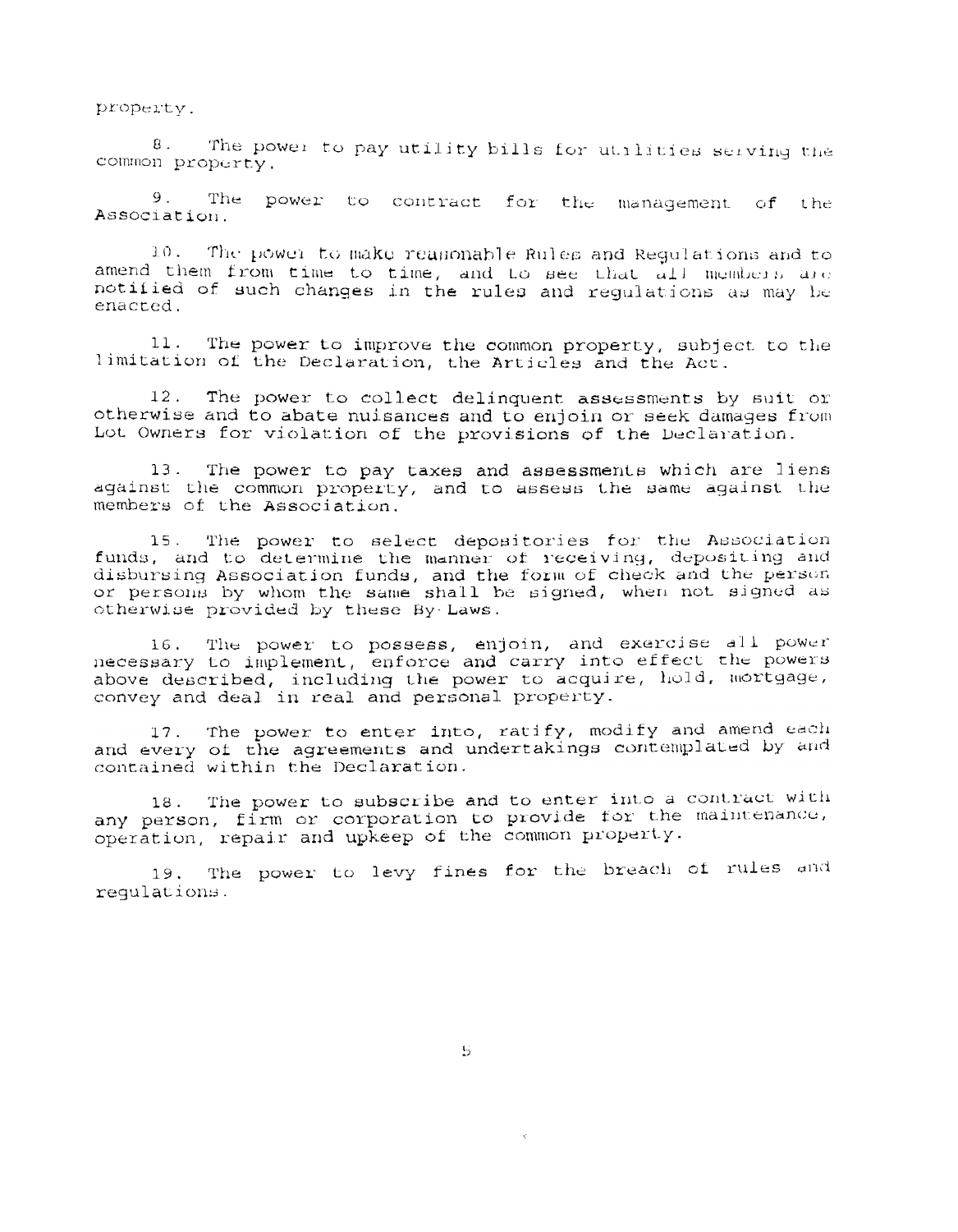#### ARTICLE V

# DUTIES OF OFFICERS

 $1.$ The President shall:

Act as Presiding Officer at all meetings of  $A$ .  $1$  h $\epsilon$ membership of the Association and of the Board of Directors.

Call special meetings of the Board of Directors and of  $B_{\perp}$ members.

Sign all checks, contracts, promissory notes, deeds and  $C$ . other instruments on behalf of the association, except those which the Board of Directors specifies may be signed by other persons.

Perform all acts and duties usually required of an  $D_{\star}$ executive to insure that all orders and resolutions of the Board of Directors are carried out.

Appoint committees and be an ex-officio member of all Н. committees, and to render a report an annual report at the annual

 $2<sup>2</sup>$ The Vice President shall.

A. Act as the Presiding Officer at all meetings of the membership of the Association and of the Board of Directors when the President is absent.

 $B<sub>1</sub>$ Perform other acts and duties required of the President in the absence of the President.

Perform such other duties as may be required by the  $C_{\infty}$ Board.

 $D<sub>1</sub>$ Sign checks on behalf of the Association in the absence of the President.

Should the President and Vice President be absent from any meeting, the remaining Directors shall select a person to act as chairman of the meeting.

 $3.$ The Secretary shall:

Attend all regular and special meetings of the Ά. members of the Association and of the Board of Directors and keep all records and minutes of proceedings thereof or cause the same to be done.

Have custody of the corporate seal and affix same  $B.$ when necessary or required.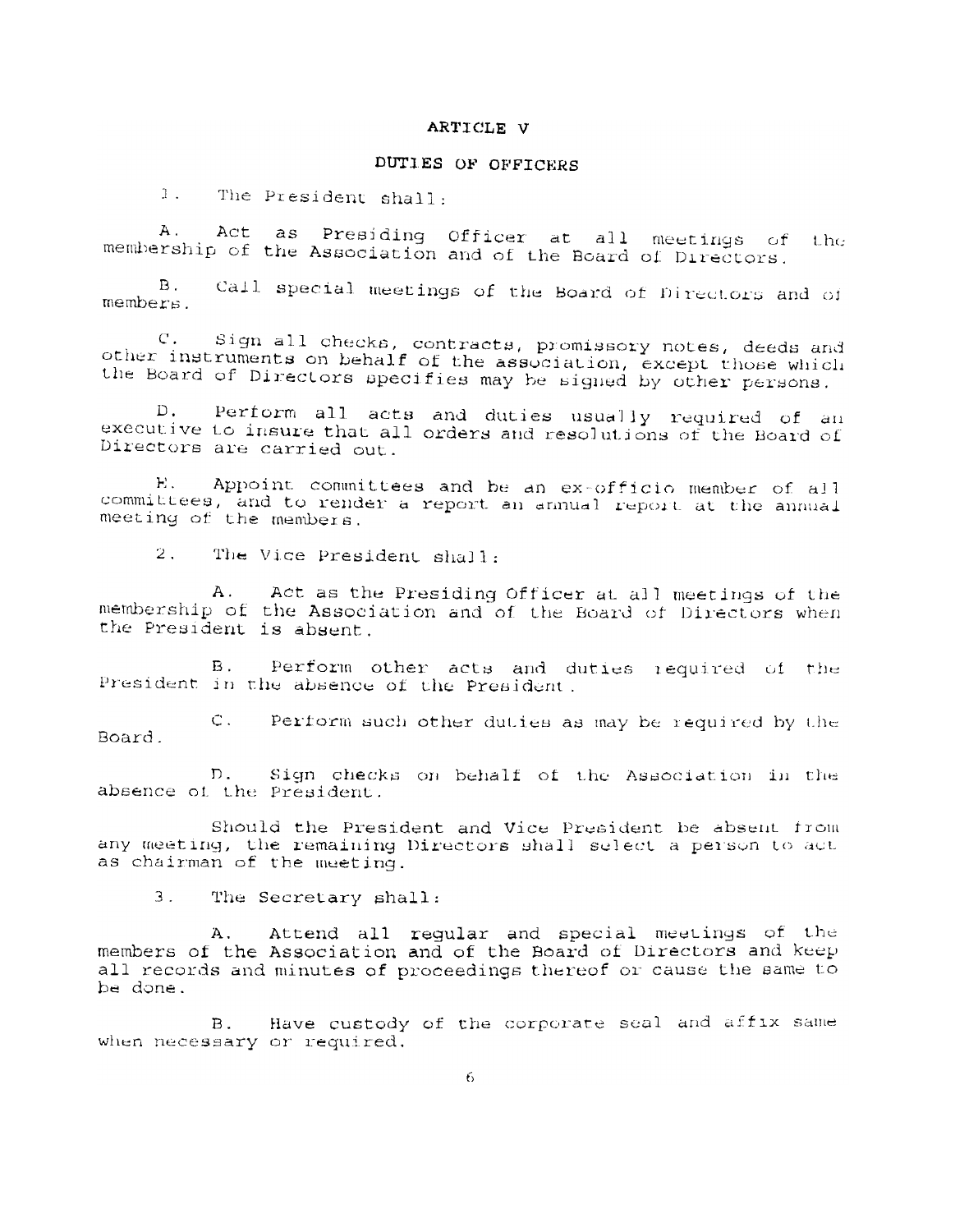C. Attend to all correspondence on Board of Directors and keep membership books.

Perform such other duties as the Board may determine  $D$ . and on all occasions in the execution of his duties, act under the supervision, control and direction of the Board of Directors.

Have custody of the minute book of the meetings of E. the Board of Directors and members, which minute book shall at all reasonable times be available at the office of the Association for inspection by members, or their authorized representatives, and Directors, and act as transfer agent to record transfers and rules and regulations in the corporate books. The minutes of all meetings of the Board of Directors and of members shall be retained by the Secretary for a period of not less than seven (7) years.

 $4<sup>1</sup>$ The Treasurer shall:

 $A$ . Receive such monies as shall be paid into his hands for the accounts of the Association and disburse funds as may be ordered by the Board, taking proper vouchers for such disbursements, and be custodian of all securities, contracts, leases, and other important documents of the Association which he shall keep safely deposited.

Supervise the keeping of accounts of all financial  $B<sub>1</sub>$ transactions of the Association in books belonging to the Association, and deliver such books to his successor. He shall<br>prepare and distribute to all of the members of the Board of<br>Directors, at least ten (10) days prior to each annual meeting of the Board of Directors, and whenever else required, a summary of the financial transactions and condition of the Association for the preceding year. He shall make a full and accurate report of the matters and business pertaining to his office to the members at the annual meeting and make all reports required by law.

C. The Treasurer may have the assistance of an<br>accountant or auditor, who shall be employed by the Board of<br>Directors. In the event the Association enters into a management agreement, it shall be proper to delegate such of the Treasurei functions to the management agent as is deemed appropriate by the Board of Directors.

#### ARTICLE VI

### **MEMBERSHIP**

Except as provided in the Articles of Incorporation, 1. membership in the Association is limited to owners (the "Lot Owners") of the 26 individual lots (the "Lots" or a "Lot") in the Rose Bay Phase One Subdivision, as the same are designated on the Plat of Rose Bay Phase One, as recorded in the Public Records of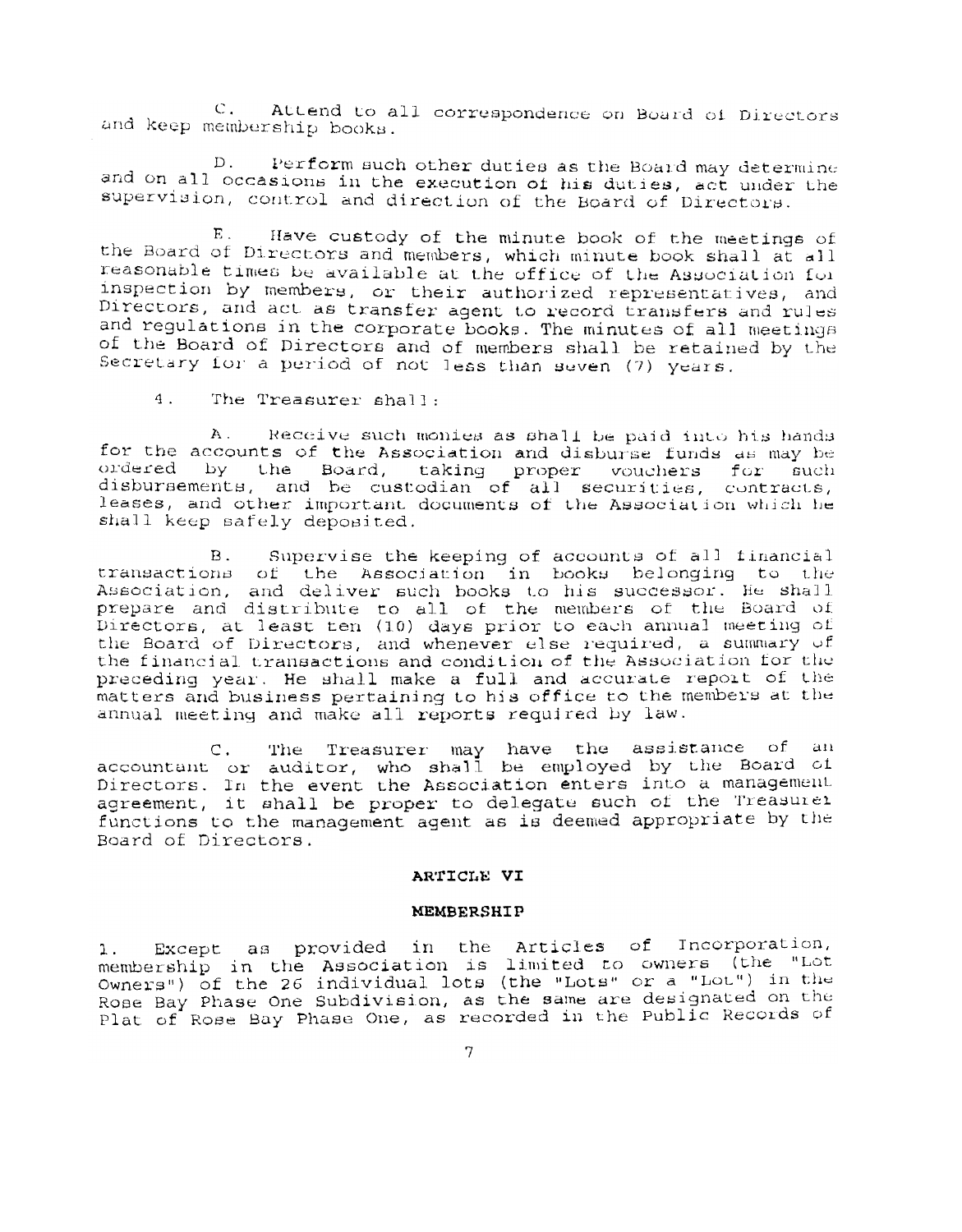Orange County, Florida. Membership is automatically conferred upon<br>acquisition of a Lot as evidenced by the filing of a deed to such Lot, or as provided in the Declaration for transfer of membership upon the death of a member.

If a Lot is owned by more than one owner, co-partners or a  $2$ . corporation, there shall nevertheless be only one membership assigned to such Lot, and the vote for such membership shall be<br>cast by the person designated in a Voting Certificate signed by all of the owners (or the proper corporate officer) of said Lot, filed with the Secretary of the Association. In the absence of such a writing, such vote shall not be counted except that a Voting Certificate shall not be required when a Lot is owned by a husband and wife only.

З. Membership in the Association may be transferred only as an incident to the transfer of title to a Lot.

 $4.$ Membership shall terminate upon the transfer of title.

### ARTICLE VII

#### MEETINGS, SPECIAL MEETINGS, QUORUM, PROXIES

 $1$ . Meeting of Members

> Annual Meeting. Α.

The first annual meeting of the Association held at the office of the Association one (1) year after the date of the adoption of these By-Laws. Thereafter, the annual meeting of the Association<br>shall be held at the office of the Association on the first Saturday in December.

At such meeting there shall be elected by ballot of the members a Board of Directors in accordance with the requirements of these By-Laws. The members may also transact such other business as may properly come before the meeting.

В. Special Meetings

It shall be the duty of the President to call a Special Meeting of the Association as directed by resolution of the Board of Directors or upon a petition signed by twenty (20%) percent of the members having been presented to the Secretary. No business shall be transacted at a special meeting except as stated in the notice thereof. In addition, it shall be the duty of the President<br>to call a Special Meeting of the Association, to recall or remove a member of the Board of Directors, shall be called upon twenty (20%) percent of the members giving notice of the meeting, provided the notice states the purpose of the meeting.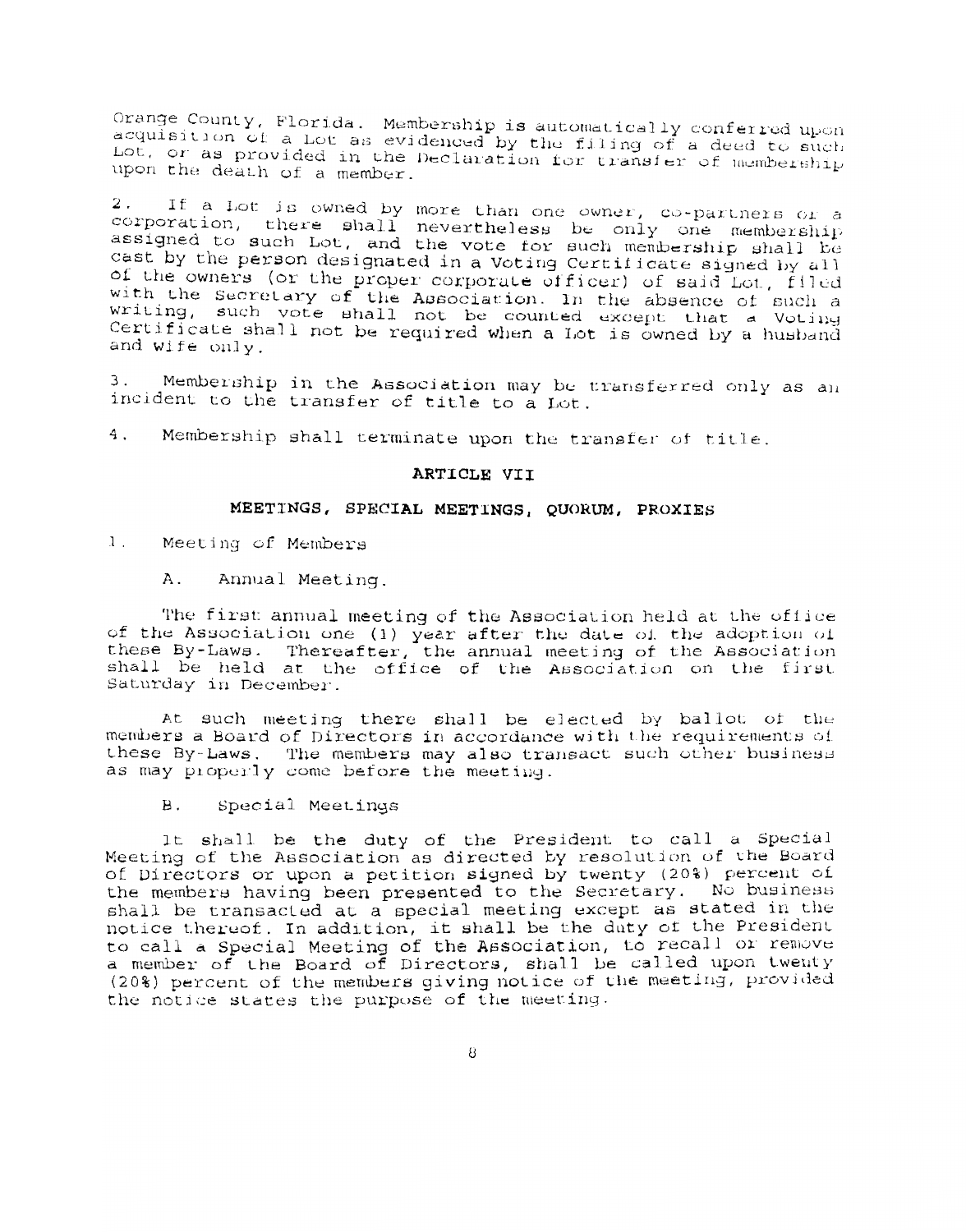Except as provided or required under Florida Law, the President shall not be required to call a Special Meeting of the Members upon the request of Members representing less than a majority of the total votes of the Members if such Special Moeting would be for the purpose of considering any matter which is substantially the same as any matter considered and voted upon at any Annual or Special Meeting of the Members held during the twelve (12) months preceding the delivery of the petition to the Secretaiv.

 $\mathsf{C}$ . Notice of Meetings:

It shall be the duty of the Secretary to provide notice of the Annual or Special Meeting, stating the purpose thereof as well as the time and place where it is to be held, to each member of record, at his address as it appears on the membership book of the Association, or, if no address appears, at his last known place of address.

Notice of any meeting at which assessments against members are to be considered shall specifically contain a statement that such assessments will be considered and the nature of such assessments.

 $D$ . Budgetary Meetings:

The Board of Directors shall mail a meeting notice and copies of the proposed annual budget of assessments to the members not less than thirty (30) days prior to the meeting at which time the budget will be considered.

The members shall be given written notice of the time and place of the meeting of the Board of Directors at which the budget will be considered and such meeting will be open to members.

If an adopted budget requires assessments against the members in any fiscal or calendar year exceeding 150% of the assessments for the preceding year, the Board of Directors, upon written application of twenty percent (20%) of the members to the Board of Directors, shall call a Special Meeting of the members within thirty (30) days, upon not less than ten (10) days' written notice to each member. At the Special Meeting, members may consider and enact a budget by a majority vote of all members.

Е. Quorum:

The presence, either in person or by proxy, of Lot Owners<br>representing at least forty (30%) of the total votes of the<br>Association shall be required for, and shall constitute a Quorum for the transaction of business at all meetings of the Association. If any meeting of the Association cannot be organized because a quorum has not been attained, and the Lot Owners who are present. either in person or by proxy, adjourn the meeting in accordance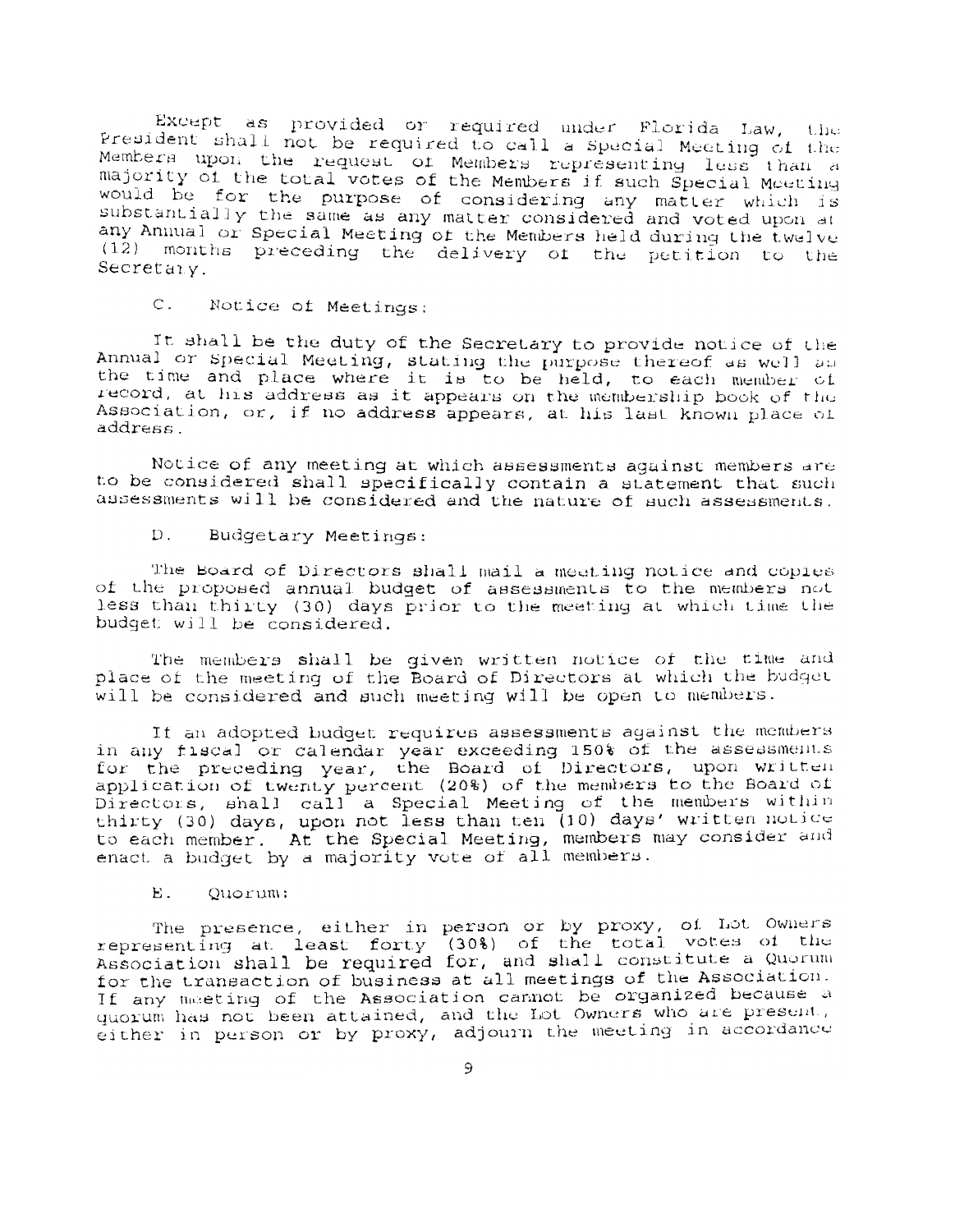with the provisions of Paragraph F, below, of this Article, then the presence, either in person or by proxy, of Lot Owners<br>representing at least twenty percent (20%) of the total members<br>votes of the Association shall be requisite for, and shall constitute a quorum for the transaction of business at such adjourned meeting when the same is reconvened. A quorum shall be deemed to be present throughout any meeting of the Association until adjourned if the quorum requirements provided for in this Section are met at the beginning of such meeting.

 $\mathbf{F}$ . Adjourned Meetings:

If any meeting of members cannot be organized because a quorum has not attended, the members who are present, either in person or by proxy, may, except as otherwise provided for by law, adjourn the meeting to a time not less than 48 hours from the time the original meeting was called.

G. Vote:

At every meeting of the members, each member present, either in person or by proxy, shall have the right to cast one vote on each question. The vote of members holding a majority of the votes present, in person or by proxy, shall decide any Question brought before such meeting, unless the question is one upon which, by express provision of the Act or of the Declaration, a different vote is required, in which case such express provision shall govern and control. All voting shall be by secret ballot.

 $H_{\perp}$ Proxies:

A member may appoint a proxy. Any proxy must be filed with the Secretary before the appointed time of each meeting and such proxy shall be valid only for the particular meeting designated in the proxy and any lawfully adjourned meetings thereof. In no event shall such proxy be valid for a period longer than ninety (90) days after the date of the first meeting for which it was given and every proxy shall be revocable, at any time, at the pleasure of the member exercising it.

Ι. Waiver and Consent:

Nothing herein shall be construed to prevent a member from waiving notice of meeting or acting by written agreement without a meeting, and such waiver and action by written agreement are hereby expressly permitted.

Meetings of Directors.  $2.$ 

> Organization Meeting. Α.

The first meeting of a newly elected Board of Directors shall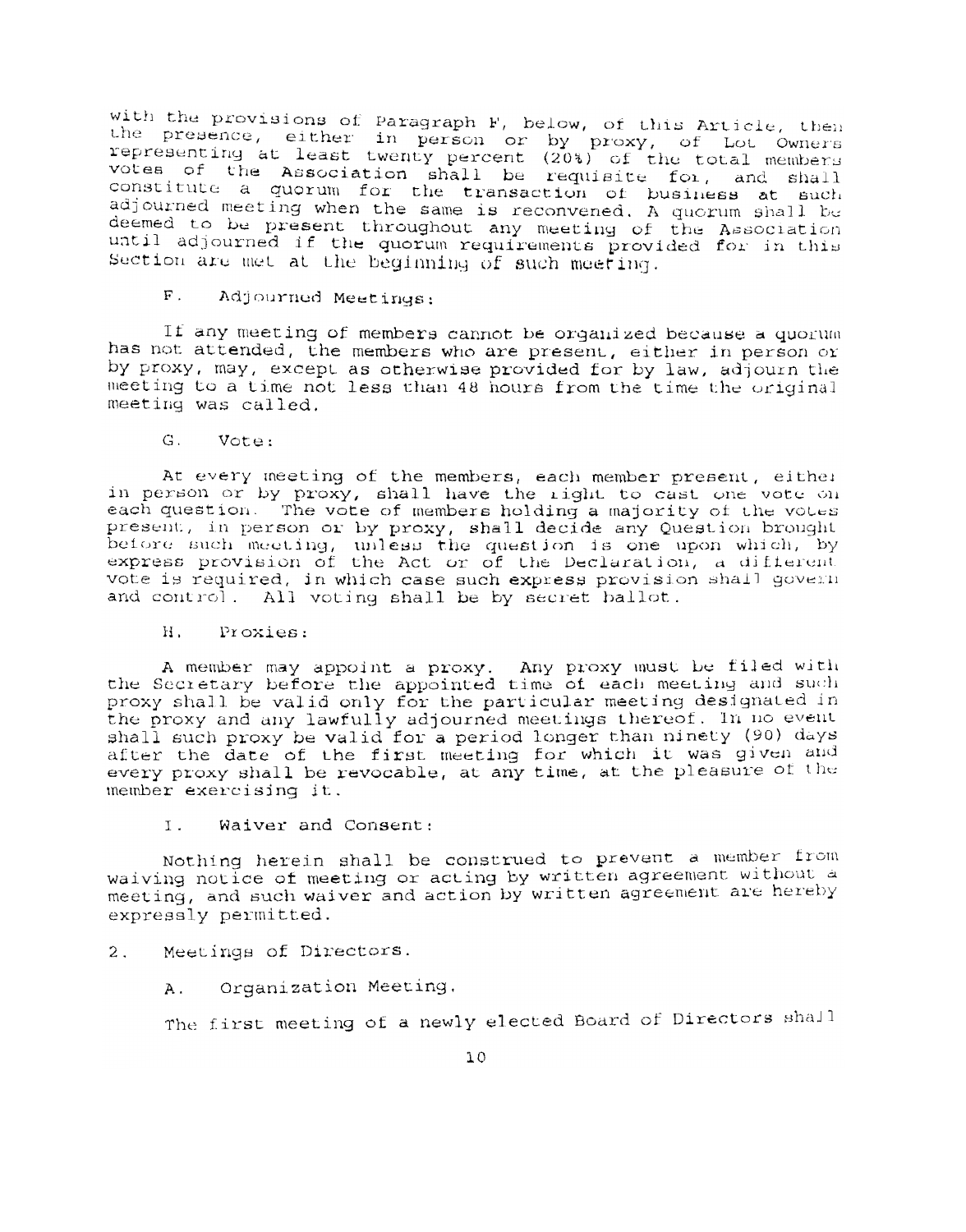be held within thirty (30) days of election of the meeting at which such Directors were elected, at which time the officers shall be elected. No notice shall be necessary to the newly elected Directors in order to legally constitute such meeting, provided a majority of the whole Board of Directors shall be present.

 $B.$ Regular meetings:

The Board of Directors may establish a schedule of regular meetings which shall be at least quarterly to be held at such place as the Directors may designate, in which event no notice need be sent to the Directors once said schedule has been adopted.

 $C_{++}$ Special Meetings:

Special meetings of the Board of Directors may called by the President, on three (3) days' notice to each Director, given<br>personally or by mail, telephone or telegraph, which notice shall state the time, place and purpose of the meeting. Special meetings of the Board of Directors shall be called by the President or Secretary in like manner and on like notice upon the written request of at least two (2) Directors.

Notice of Regular Meetings:  $D$ .

Notice of the time and purpose of regular meetings of shall be given to each Director personally or by mail, telephone or telegraph, at least three (3) days prior to the day named for such meeting. All meetings shall be open to Lot Owners. Notice of all meetings shall be conspicuously posted at the at least 48 hours prior to the meeting, except in case of an emergency.

E. Waiver of Notice:

Before or at any meeting of the Board of Directors' any Director may, in writing, waive notice of such meeting and such waiver shall be deemed equivalent to the giving of such notice. Attendance by a Director at any meeting of the Board shall be a waiver of notice by him of any meeting and place thereof. If all the Directors are present at any meeting of the Board of Directors. no notice shall be required and any business may be transacted at such meeting.

 $F_{-}$ Ouorum:

At all meetings of the Board of Directors, a majority of the Directors shall constitute a quorum for the transaction of business, and the acts of the majority of the Directors present at a meeting at which a quorum is present shall be the acts of the Board of Directors. If, at any meeting of the Board of Directors, there be less than a quorum, the majority of those present may adjourn the meeting from time to time. At any such adjourned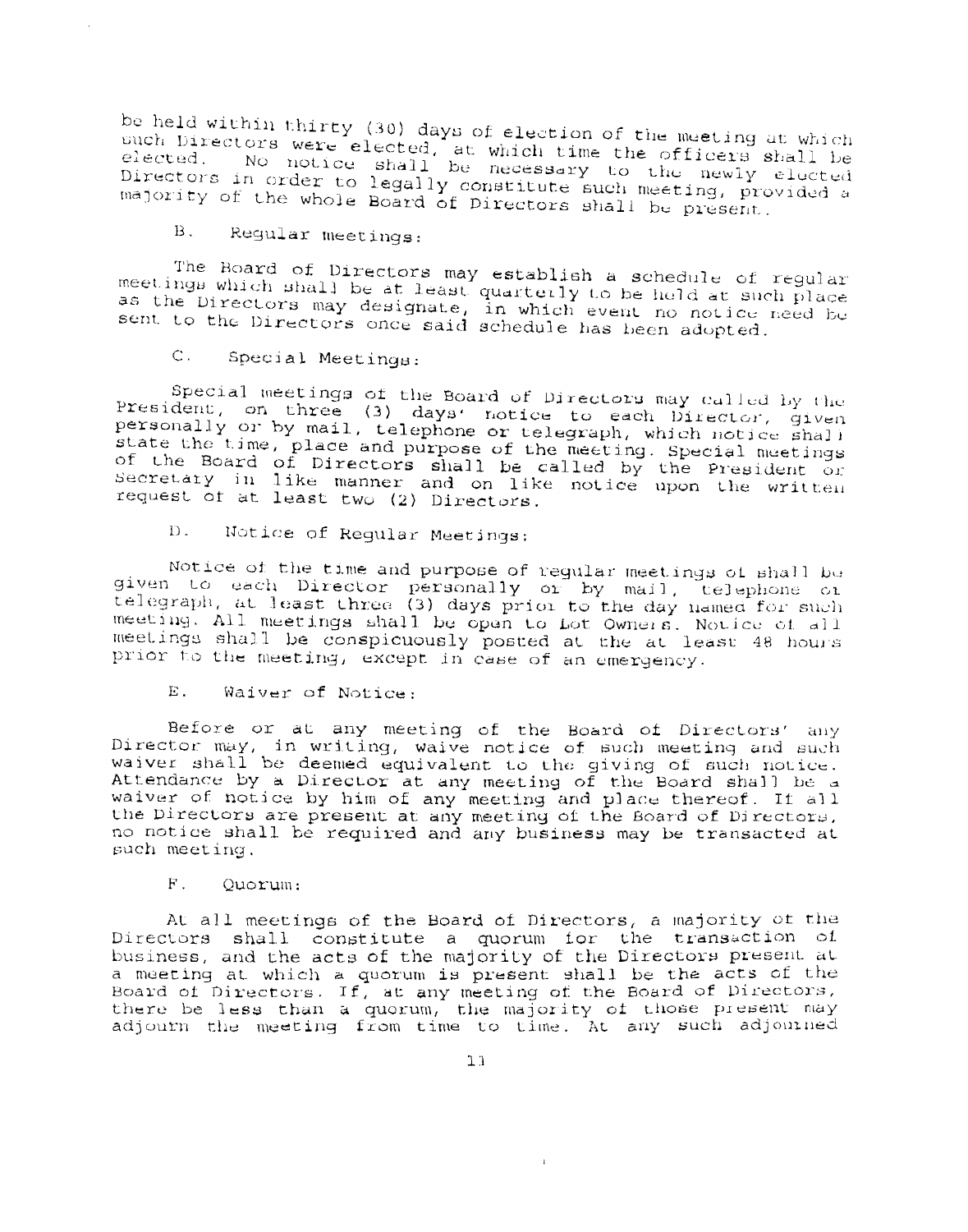meeting, any business which might have been transacted at the meeting as originally called may be transacted without further notice.

 $G_{\perp}$ Consent.

The Board of Directors may act by written consent, without a meeting, if an emergency situation is present, regular business of the Board is not undertaken and if it is impossible under the circumstances present to meet, and provided that a majority of the Board of Directors consent to the action so taken.

#### ARTICLE VIII

#### **PROCEDURE**

Robert's Rules of Order (latest edition) shall govern the 1. conduct of corporate proceedings when not in conflict with the Declaration, the Articles, the By-Laws of the Association or when applicable, the Act.

 $2.$ The order of business at annual members' meeting and as far as practical at other members' meeting will be:

> Election of Chairman; Roll Call: Proof of Notice of Meeting, or Waiver of Notice; Reading of Minutes of Prior Meeting; Officers' Reports; Committee Reports; Election of inspectors of Election; Elections: Unfinished Business; or New Business; Adjournment.

#### ARTICLE IX

# ASSESSMENTS AND MANNER OF COLLECTION

The Board of Directors has the sole power to and shall  $1$ . from time to time fix and determine the amounts necessary to pay the common expenses of the Association. The common expenses include those expenses described in the Declaration and any other expenses designated as common expenses by the Board of Directors, under the authority and sanction of the Declaration and the Act.

Funds for the payment of common expenses shall be  $2.$ assessed against and shall be a lien against each Lot in the subdivision in proportion or percentage of sharing common expenses in the Declaration.

Regular assessments shall be paid by the members on an  $3.$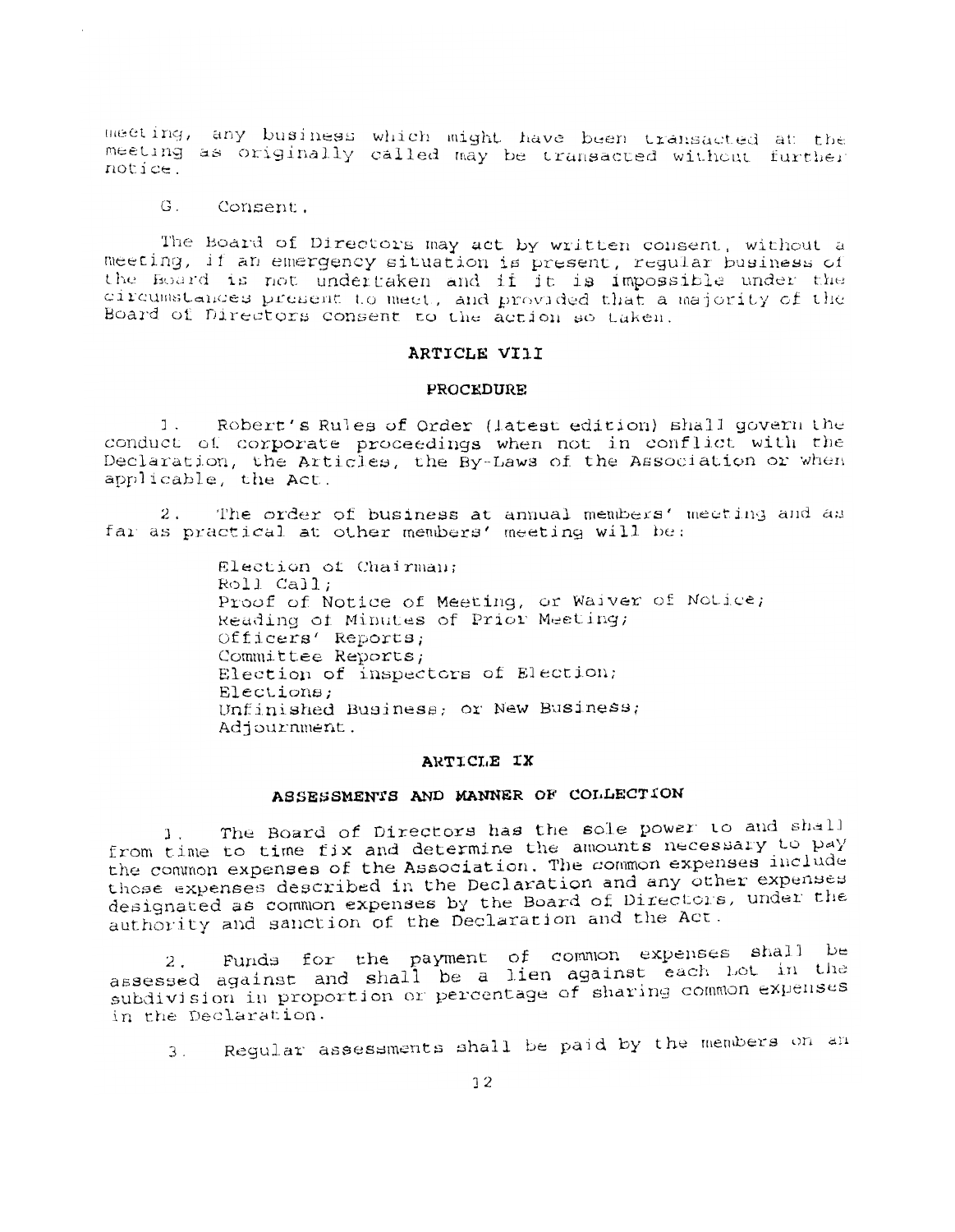annual basis, payable on the first day of January of each year or as otherwise established by the Board of Directors.

Special assessments, should they be required by the Board  $4.$ of Directors, shall be levied and paid in the same manner as the regular assessments, unless the Declaration shall otherwise provide.

When the Board of Directors has determined the amount of  $5.$ any assessments, the Secretary shall transmit a statement of such assessment to each Lot Owner. All such payments shall be made payable to The Rose Bay Property Owners Association, Inc.

Assessments are necessarily made upon projections and<br>estimates of the Board of Directors, and may be in excess of, or less than the sums required to meet the cash requirements of the Association, in which event the Board of Directors may increase or diminish the amount of an assessment and make such adjustments in cash, or otherwise as they shall deem proper, in their sole discretion, including the assessment of each member of his proportionate share for any deficiency. Notice of all changes in assessments shall be given to all Lot Owners.

б. Assessments shall not include charges for utilities separately charged and metered to each Lot Owner.

Assessments not paid within thirty (30) days from the date due shall bear interest from the date when due until paid at the rate of eighteen (18%) percent per annum. Additionally, the failure to pay any assessments within thirty (30) days from the date due shall entitle the Association to levy a twenty five (\$25.00) late charge against the defaulting Lot Owner.

8. In the event an assessment is not paid within thirty (30) days of the date same shall be due and payable, the Association. through the Board of Directors, may proceed to enforce and collect said assessments from the delinquent owner in any manner provided for by the Act, the Declaration and these By-Laws. Each Lot Owner shall be individually responsible for the payment of assessments against his Lot and for the payment of reasonable attorneys' fees and costs incurred by the Association in the collection of sums due and the enforcement of any lien held by the Association.

If the proposed annual budget is not adopted prior to the 9. start of the new fiscal year, an assessment shall be presumed to be made in the amount of the last prior assessment and monthly installments on such assessment shall be due upon each installment payment date until changed by an amended assessment.

#### ARTICLE X

#### NOTICE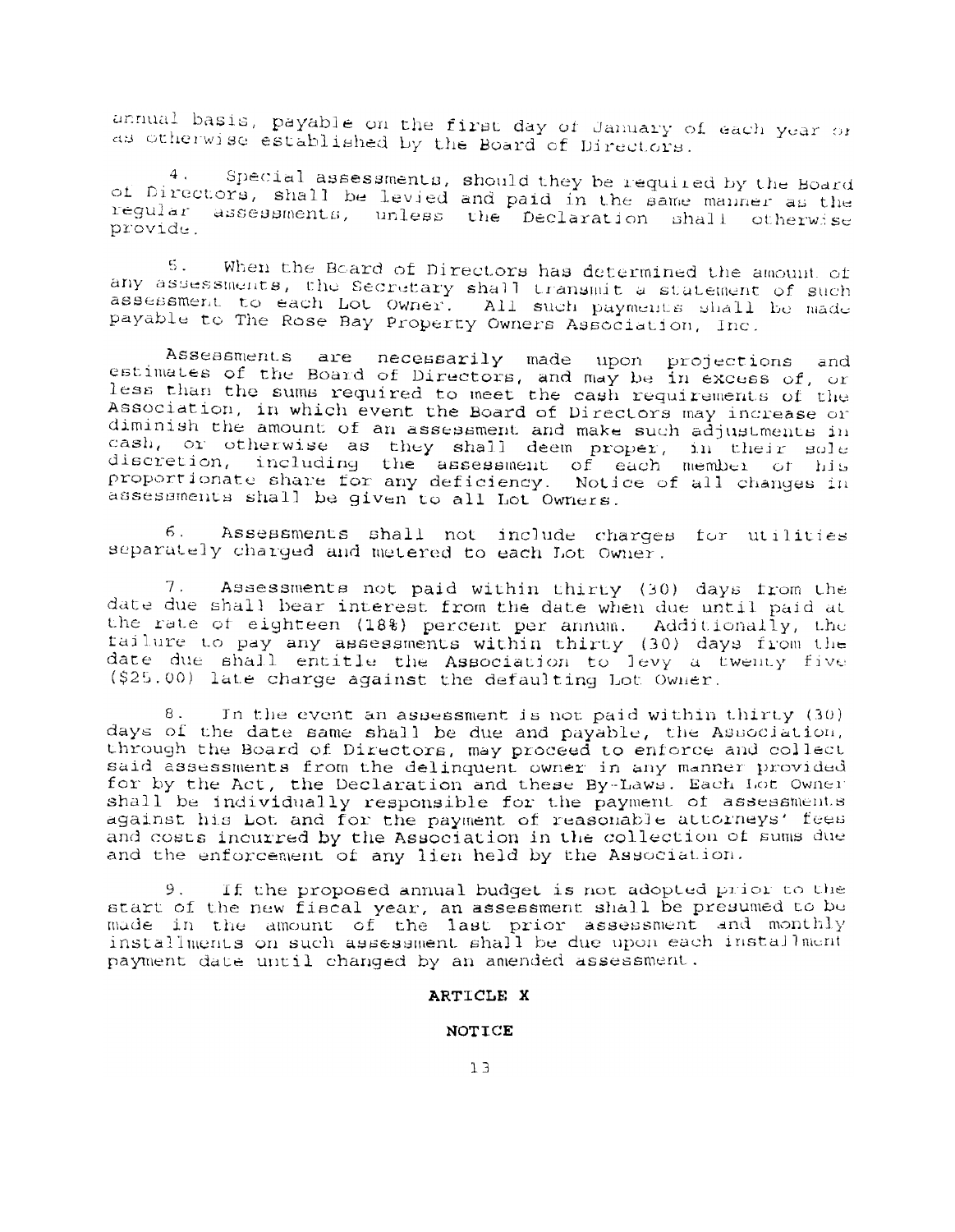#### Notice of Unpaid Assessments.

The Board of Directors, whenever so requested by a mortgaque, shall promptly report any then unpaid assessments due from, or any other default by, the Owner of a mortgaged individual Lot.

#### ARTICLE XT

#### FISCAL MATTERS

 $T_{\rm{max}}$ Fiscal Year.

The Fiscal year of the Association shall begin on January 1 of each year, provided, however, that the Board of Directors shall be authorized to change to a different fiscal year, in accordance with the provisions of the Internal Revenue Code of the United States of America, at such time as the Board of Directors shall deem it  $advisable.$ 

 $2.$ Depositories:

The funds of the Association shall be deposited in a savings and loan association or bank or banks within the State of Florida, in an account for the Association under resolutions duly approved by the Board of Directors, and shall be withdrawn only with the signature of the authorized Officers. Said funds shall be used only for Association purposes.

 $3.$ Fidelity Bonds:

Fidelity Bonds shall not be required for Directors, Officers and employees of the Association, handling or responsible for Association funds

 $4.$ Records

The Association shall maintain accounting records according to good accounting practice, which records shall be open to inspection by Lot Owners at reasonable times. Such records shall include a record of receipts and expenditures for each Lot Owner which shall designate the name and address of the Lot Owner, the amount of each assessment, the amounts paid upon the account and the balance due, in a register for the names any mortgage holders or lien holders who have notified Association of their liens, and to which lien holders Association will give notice of default, if required.

Annual Statements  $5.$ 

The Board of Directors together with the notice for the Annual Meeting shall deliver to each Lot Owner a financial report setting forth a full and clear statement of the business and condition of the Association.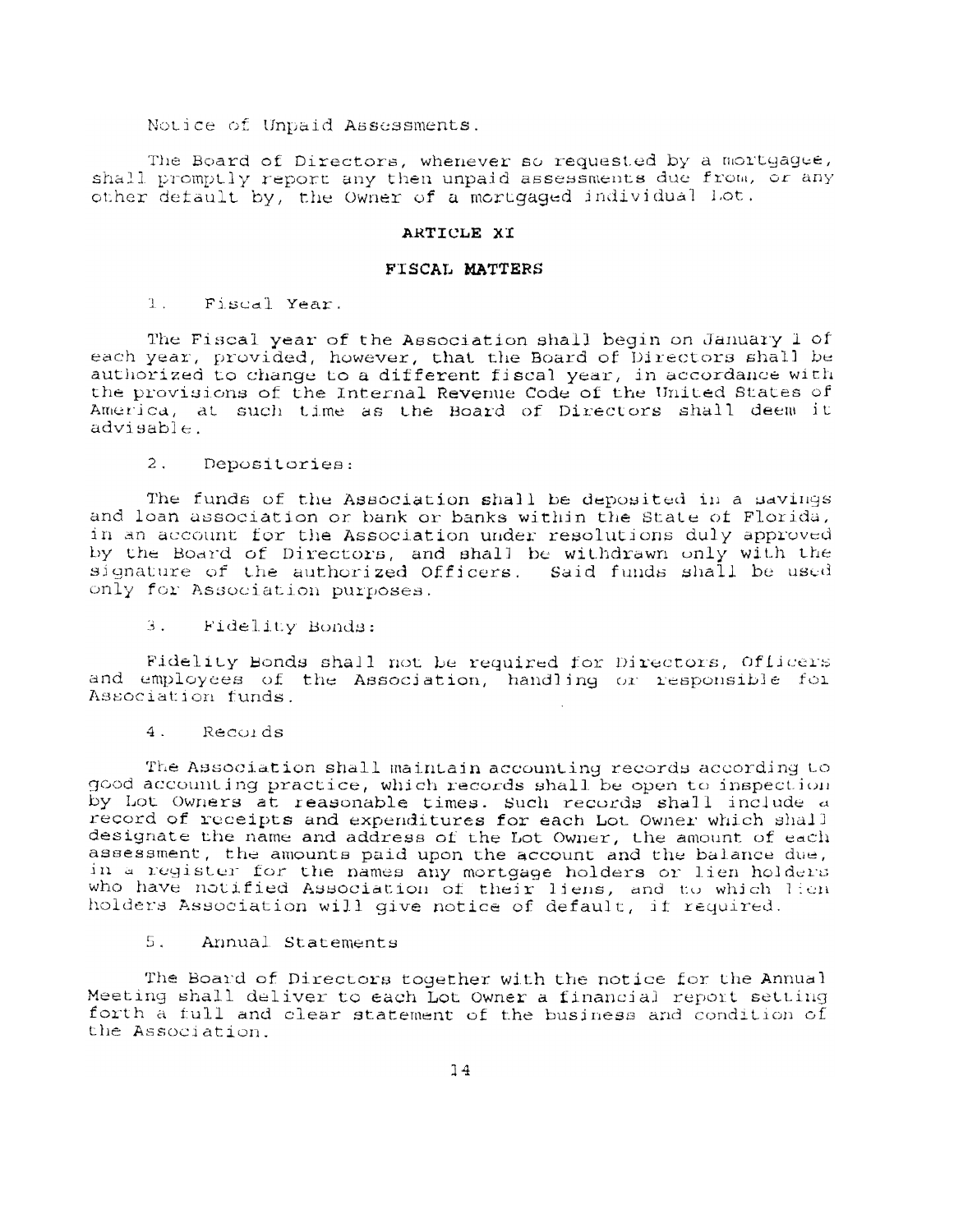## ARTICLE XII

# ADMINISTRATIVE - RULES - REGULATIONS

The Board of Directors may from time to time enact, modify, amend or add to Rules and Regulations of the Association, and all members shall abide thereby and any future modifications thereof.

Copies of such rules, modifications, amendments or additional Rules and Regulations shall be furnished by the Board of Directors to each Lot Owner at least thirty (30) days prior to the effective date thereof.

#### ARTICLE XIII

## VIOLATIONS AND DEFAULTS

In the event of a violation, other than nonpayment of an assessment by a Lot Owner of any provisions of the Declaration, these By-Laws, the Rules and Regulations of the Association, the Articles or any provision of the Act, the Association, the<br>Articles or any provision of the Act, the Association, after<br>reasonable notice to cure not to exceed thirty (30) days, shall<br>have all rights and remedies provided to sue for damages, the right to seek injunctive relief, and in the event of the failure to pay assessments, the right to foreclose its<br>lien provided in the Declaration and the Act and in every such<br>proceeding, the Lot Owner at fault shall be liable for court costs and the Association's reasonable attorneys' fees. A suit to collect unpaid assessments may be prosecuted by the Association without waiving the lien securing such unpaid assessments.

#### ARTICLE XIV

#### MORTGAGES - NOTICE - OTHER RIGHTS OF MORTGAGEES

Notice to Board of Directors,  $1.$ 

Any owner of any Lot who mortgages such Lot shall promptly notify the Board of Directors of the name and address of his<br>mortgagee and, if requested to do so, shall file a conformed copy<br>of such mortgage with the Board of Directors. The Board of Directors shall maintain suitable records pertaining to such mortgages.

Notice of Unpaid Assessments:  $2$ .

The Board of Directors, whenever so requested by a mortgagee, shall promptly report any then unpaid assessments due from, or any other default by, the Owner of a mortgaged Lot.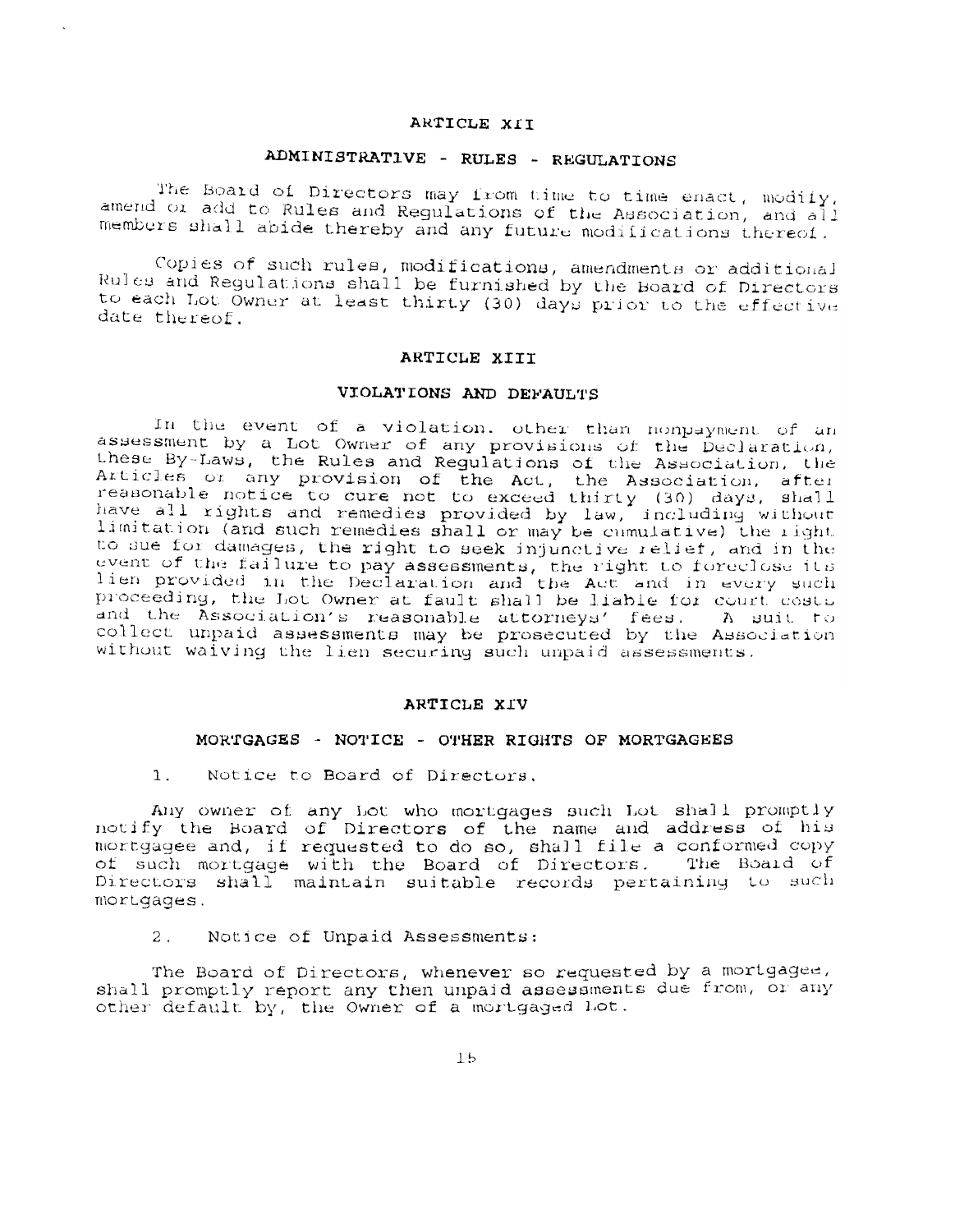3. Notice of Default.

The Board of Directors, when giving notice to an Owner of default in paying assessments or other default, shall send a copy of such notice to each holder of a mortgage covering such Lot whose name and address has heretofore been furnished to the Board of Directors.

Examination of Books.  $4<sup>1</sup>$ 

Each Lot Owner and his Mortgagee shall be permitted to examine the books of account, Declaration, Articles of Incorporation, By-Laws, any amendments thereto, and other documents of the Association at reasonable times on business days.

 $5.$ Annual Statement.

Upon completion and delivery of the financial report of the Association to each Lot Owner the Association shall deliver a copy of such financial report to all institutional lenders whose names and addresses shall be on record with the Association at the time that such financial report is delivered to the Lot Owners.

#### ARTICLE XV

### AMENDMENT OF BY-LAWS

Subject always to the provisions of the Declaration, these By-Laws may be amended, modified or rescinded in accordance with the Declaration or by a resolution duly adopted by a majority of the Board of Directors at any duly called meeting of the Board of Directors, and thereafter submitted to the members at any duly convened meeting of the members and approved by the holders of 51% vote of the members present in person or by proxy, provided there is a quorum, and further provided that notice of the proposed change is given in the notice of the meeting, and further provided that the voting requirements of the Declaration are met in full, in the appropriate cases.

Notice may he waived in writing by any member. Amendments to these By-Laws may be proposed by the Board of Directors, acting upon the vote of a majority of the Directors, or proposed by members of the Association having a majority of the votes in the Association.

No amendment shall discriminate against any Lot Owner nor any class or group of Lot Owners unless the Lot Owners so affected shall consent. No amendment shall be made that is in conflict with the Articles of Incorporation or the Declaration.

A copy of each amendment shall be attached to a certificate certifying that the amendment was duly adopted as an amendment of